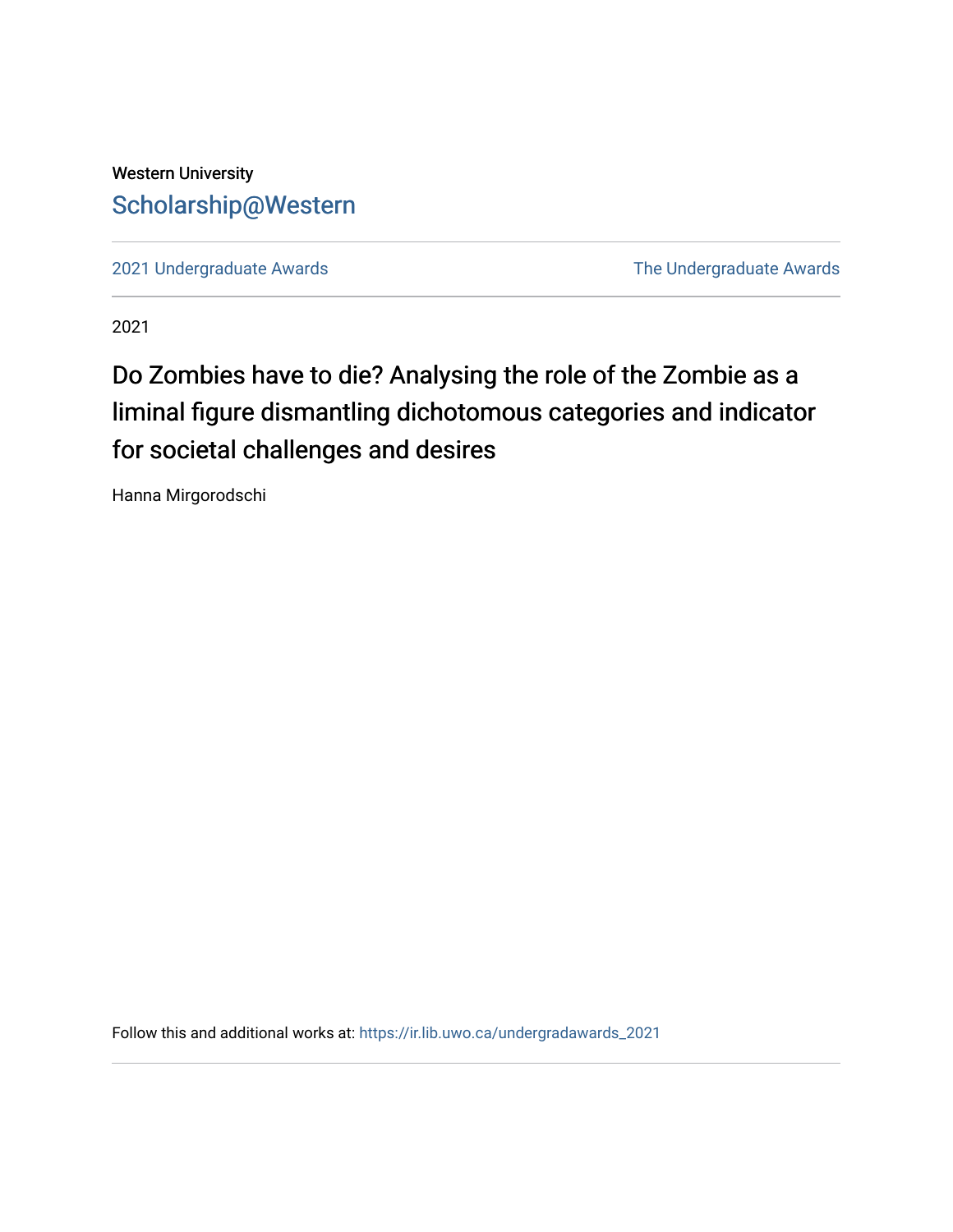# **Do Zombies have to die? Analysing the role of the Zombie as a liminal figure dismantling dichotomous categories and indicator for societal challenges and desires**

#### **Abstract**

The growing fascination with Zombies is beyond visible when regarding the frequent inclusion of the Zombie into current forms of media. Most contemporary accounts portray Zombies as monsters that lack feelings, consciousness, or morality, and have only one desire: to eat, and therefore kill, humans. Consequently, the correct response to this threat is presented to be killing them too. Nonetheless, comparing different fates of the Zombie reveals that these monsters might not always die, and that their destiny reflects the fears and desires of the society and time period in which they were born. In Haiti, where Zombies originated, they were mainly required to perform physical labour instead of harming other humans, to help certain individuals gain wealth and power. Due to fluid conceptualisations of life, death, and the self, none of the ways to deal with a Zombie in Haitian mythology entails a finite death as it is understood to be in Anglo-American society. However, when looking closer, many contemporary Zombie films raise similar questions about the validity of dichotomous categories such as life and death, and who controls these categories. By regarding Haitian mythology, analysing multiple Zombie films such as White Zombie (Halperin, 1932), 28 Days Later (Boyle et al., 2003) or Warm Bodies (Levine, 2013), and drawing upon theories such as the Freudian death drive and Agamben's *homo sacer*, this essay argues that the 'Western' Zombie has to die because it dismantles dichotomous categories and represents societal fears that must disappear. However, the Zombie never actually dies because its existence is tied to that of its master, society itself.

#### **Entry Word Count: 3067**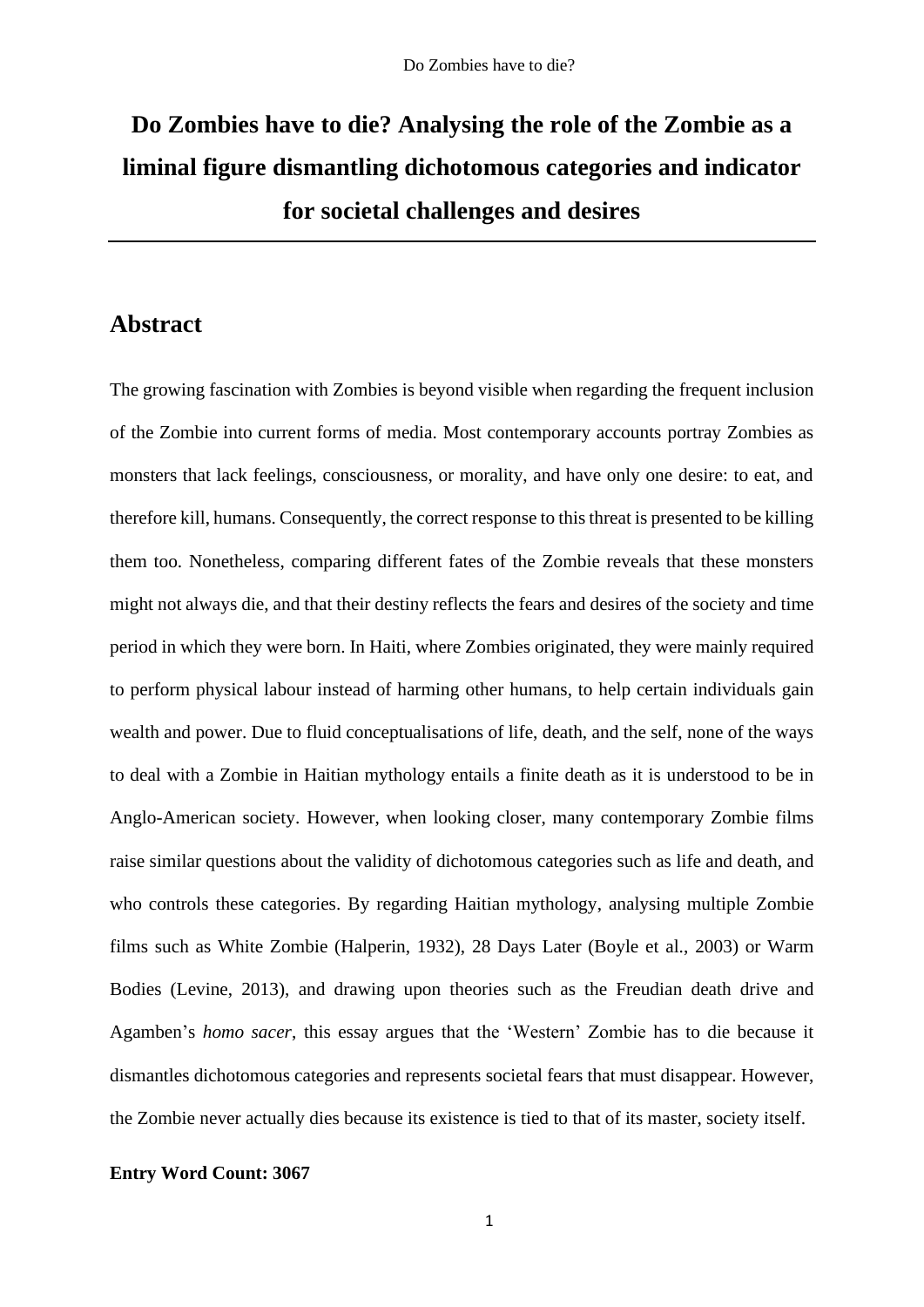#### **Introduction**

Most contemporary accounts of the Zombie figure portray Zombies as monsters that lack feelings, consciousness, or morality, and have only one desire: to eat, and therefore kill, humans. Consequently, the seemingly correct response to this threat is presented to be killing them too, just as is the case in multiple Zombie films. Nonetheless, comparing different fates of the Zombie reveals that the monster might possibly not have to always die, and that its destiny reflects the fears and desires of the society and time period in which it was born. One of the first feature-length Zombie films, Halperin's 'White Zombie' from 1932, reflects this observation. Madeleine, one of the main characters, is a Zombie that appears lifeless but poses no threat to other humans and goes on to be revived once the voodoo master Legendre dies, directly contrasting the character and fate of the cannibalistic 'modern Zombie' that must usually be killed by a shot to the head. The reasons for these different ways of dealing with Zombies can be traced back to varying understandings of two main concepts – that of *death* and that of the *Zombie* itself, which are culturally constructed and historically specific. By providing examples from multiple Zombie films and drawing on concepts such as those derived from Freudian theories, I will argue that the 'Western' Zombie has to die because it represents societal fears that *must* disappear. However, the Zombie never actually dies.

### **Zombies and the Self in Haitian Mythology**

To answer the question whether the Zombie must die, one should look at the way the Zombie is treated where it was first created, in Haiti. Haiti was a French colony in which slaves were made into commodities who were alienated from every aspect of social life, hence experienced social death. A successful slave revolution freed the nation, however, the USA invaded Haiti in 1905, created the Haitian American Sugar Company, and re-implemented slavery on sugar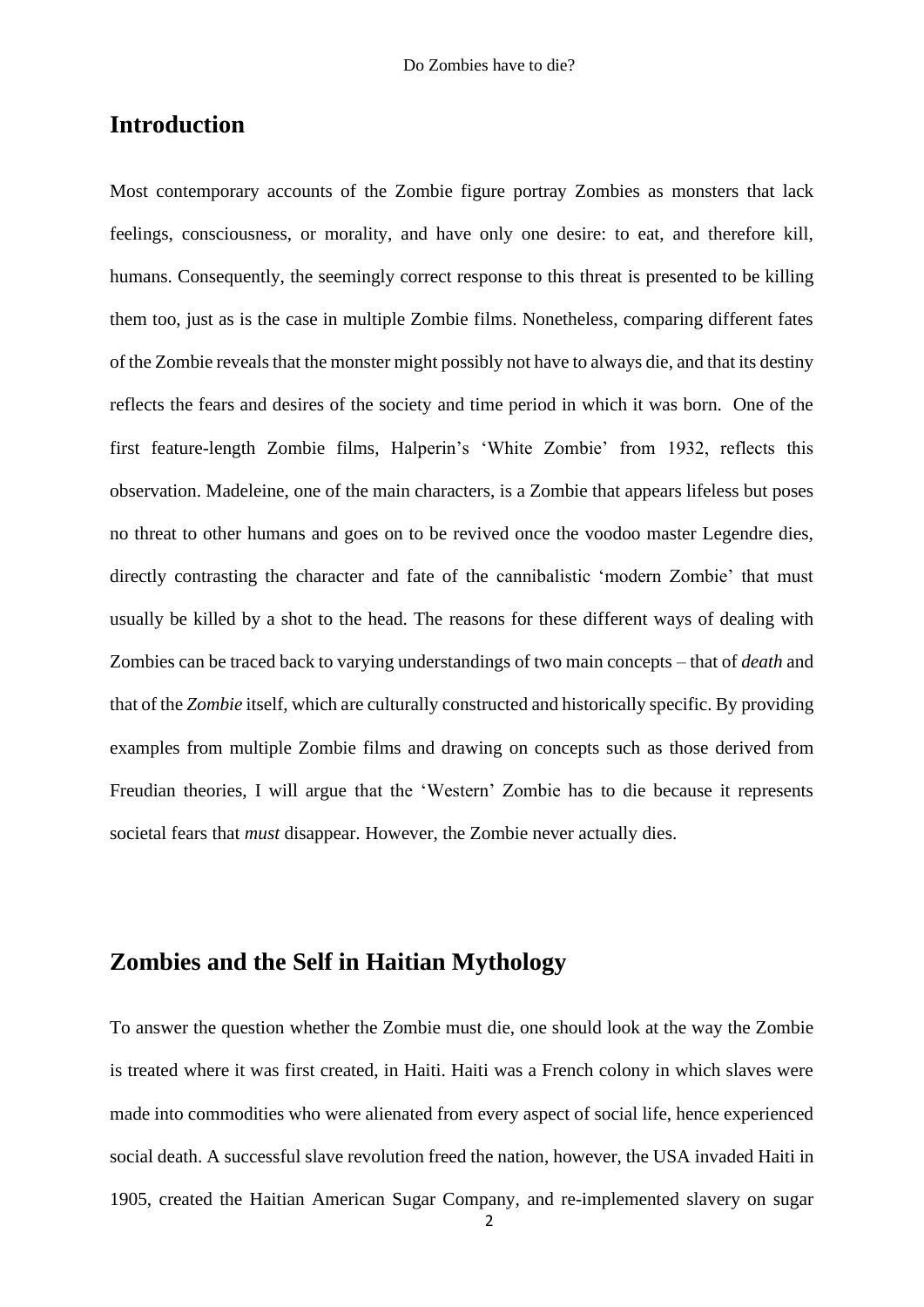plantations (Bourguignon, 1959). Therefore, the Haitian Zombie is a critique of US occupation, which serves as a reminder of the degrading practices of slavery (Hurston, 1990). As Desmangles (1992) explains, it is the *bocor*, the voodoo master that practices dark magic, who traditionally turns people into Zombies. They do so upon requests from citizens who wish to gain power and wealth but cannot achieve this aim without Zombies. In this Haitian mythology, the Zombie *can* be threatening, as they might be used to steal or sometimes even kill. However, the Zombie is mainly required for physical labour, such as plantation work (Desmangles, 1992). Moreover, Haitian mythology considers the universe to inhabit over 1000 spirits which are constantly in contact with the human world. Life and death are opposite points on the exact same spectrum, hence, not as rigid as in Western beliefs. This fluidity entails multiple consequences. Although one spirit might be considered 'evil' and another 'good', they can still share characteristics and are therefore never completely one or the other. Furthermore, a person's self is divided into four parts: the body, the *Met Tet*, the *Ti bonanj*, and the *Gwo bonanj*. To die a true death and be able to live on as a spirit, all these parts must be put into their rightful places (Desmangles, 1992).

The historical context of the creation of the Zombie, paired with this worldview, influences how the Zombie and its fate. Haitians are aware that the *bocor* and the person that strived for wealth are responsible for the transformation. Therefore, there are two options to properly deal with Zombies according to Haitian mythology. Initially, one can wake up a Zombie through making them consume salt. On the one hand, they could then remember their entire life and realise they are dead, hence wilfully returning to their grave. On the other hand, one might need to make a true death happen if the person had not died a proper death beforehand (Bourguignon, 1959). This requires a ceremony which puts all four parts of the self into their proper places. The underlying Haitian goal reached through dealing with a Zombie is therefore to abolish the slavery-like conditions and be free once more. Hence, Zombies are woken up and the aggression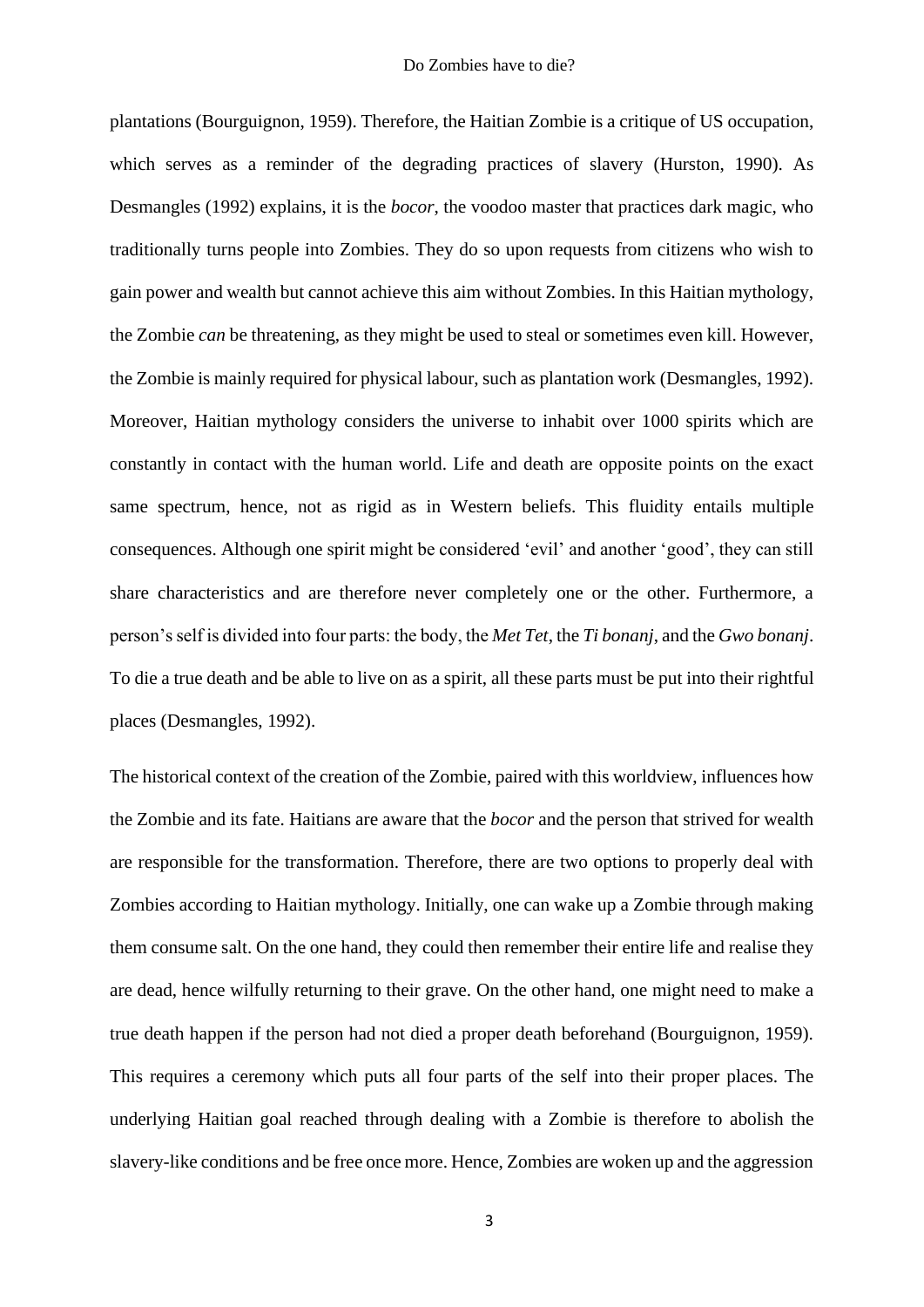of the people is directed towards the authority figures, such as the evil spirits, voodoo masters, or the client instead, rather than the Zombies. Superficially it might seem as if both options still lead to the death of the Zombie and therefore only affirm this essay's initial question. Death in the Haitian worldview, however, is not separate from life. It is a threshold into a new lifeform that is still connected to the human realm. Instead of dying, the victim is reintegrated into the spirit world as a social being – being more alive again than after experiencing a social death.

#### **Controlling the Death Drive**

Apart from commenting on slavery and the US occupation, Zombies also reflect upon the role of the person who is responsible for the Zombification of others. It is when someone chooses material wealth or power over their loved ones that Zombie transformations occur. Freud (Lear, 2005) claims that society and every human being are in a constant struggle between life and death, as humans have an internal death drive which aims to destroy itself in order to return to inorganic life, a life form that was devoid of any tension. A certain type of love, sexual drive, and unifying power on the other hand is what Freud coins to be *eros*, the life drive (Lear, 2005). He explains that sexuality aims for unification, which should prolong life, in contrast to the death drive. In the earlier Zombie films, it was objectification and possessive love that turned the objects of desire into Zombies, but in fact made neither of the partners happy. In Tourneur's (1943) 'I walked with a Zombie', for example, multiple people claimed to have caused Jessica's condition, all of which were based on attempts to control her. Levine's 'Warm Bodies' (2013), on the other hand, portrays an opposite situation. It is love, not the control over women that are viewed as sexual objects, which turns Zombies back into humans. *Eros* hereby becomes the force that makes the Zombies redeemable, which is an interesting new insight into the character of the Zombie, challenging the question of whether Zombies need to be killed in all instances.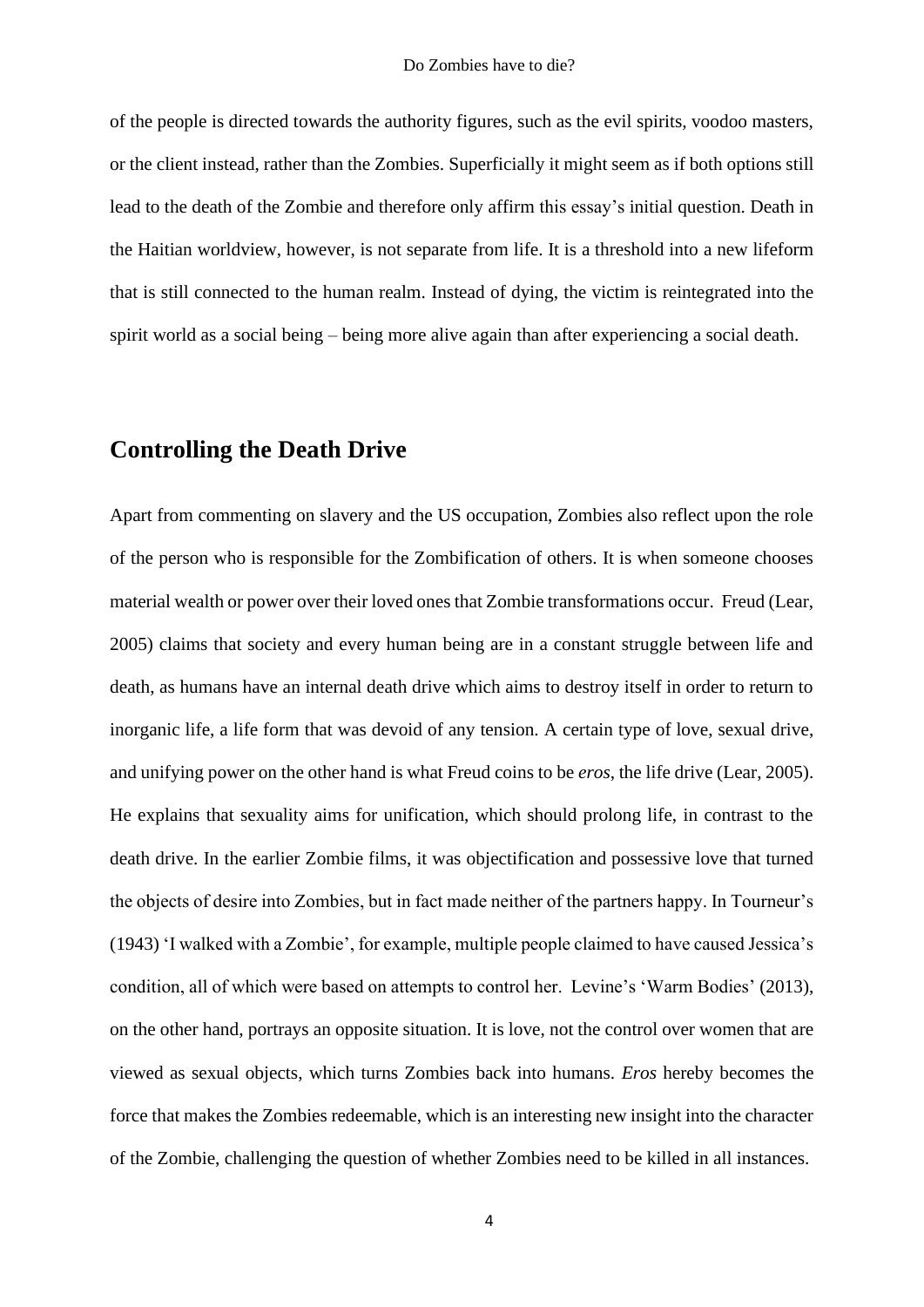While Warm Bodies (2013) shows that Zombies do not have to be aggressively murdered, they still die in the end by being redeemed, as love kills the Zombie within the human. However, Freud (Lear, 2005) seems to portray the death drive as being the stronger one of the two, as it ultimately guides all human beings into destruction. Due to the tension between the two drives, a moral structure within society that limits the pleasures and needs of a person in order to avoid chaos, is needed. Society thereby channels the human desires in a way that make them productive for the commons, rather than destructive. To regulate this, morality is internalized into the three parts of the self, the *id*, the ego and, mainly, the *superego*, which personifies the social norms and acts as a limiting force for the desires and needs of the id (Lear, 2005). According to Freud (Lear, 2005), we show aggression towards others in an attempt to not destroy ourselves. The occurrences in Wright's (2004) 'Shaun of the Dead' are a perfect example for the internalized aggression and guilt that is unleashed upon the world. Strikingly, the Zombies do not die a conventional death at the end of this film. Instead, humans are forcing the Zombies to work. The Zombie's unregulated desires and aggression are made into socially acceptable forms of labour again, somewhat integrating the Zombie into society and therefore defying what the Zombie actually is. Being deprived of their 'Zombie identity', the ending could be considered as having killed the Zombies as well. These examples and Freud's analysis show very strict views and rigid categories within society considering life and death. However, these films raise questions about their validity.

#### **Biopolitics and the State of Exception**

In many Western societies, death is commonly regarded to occur when all the biological functions within the body fail. What happens afterwards - whether the soul moving to heaven or a complete erasure of a person's existence from the universe - depends on that person's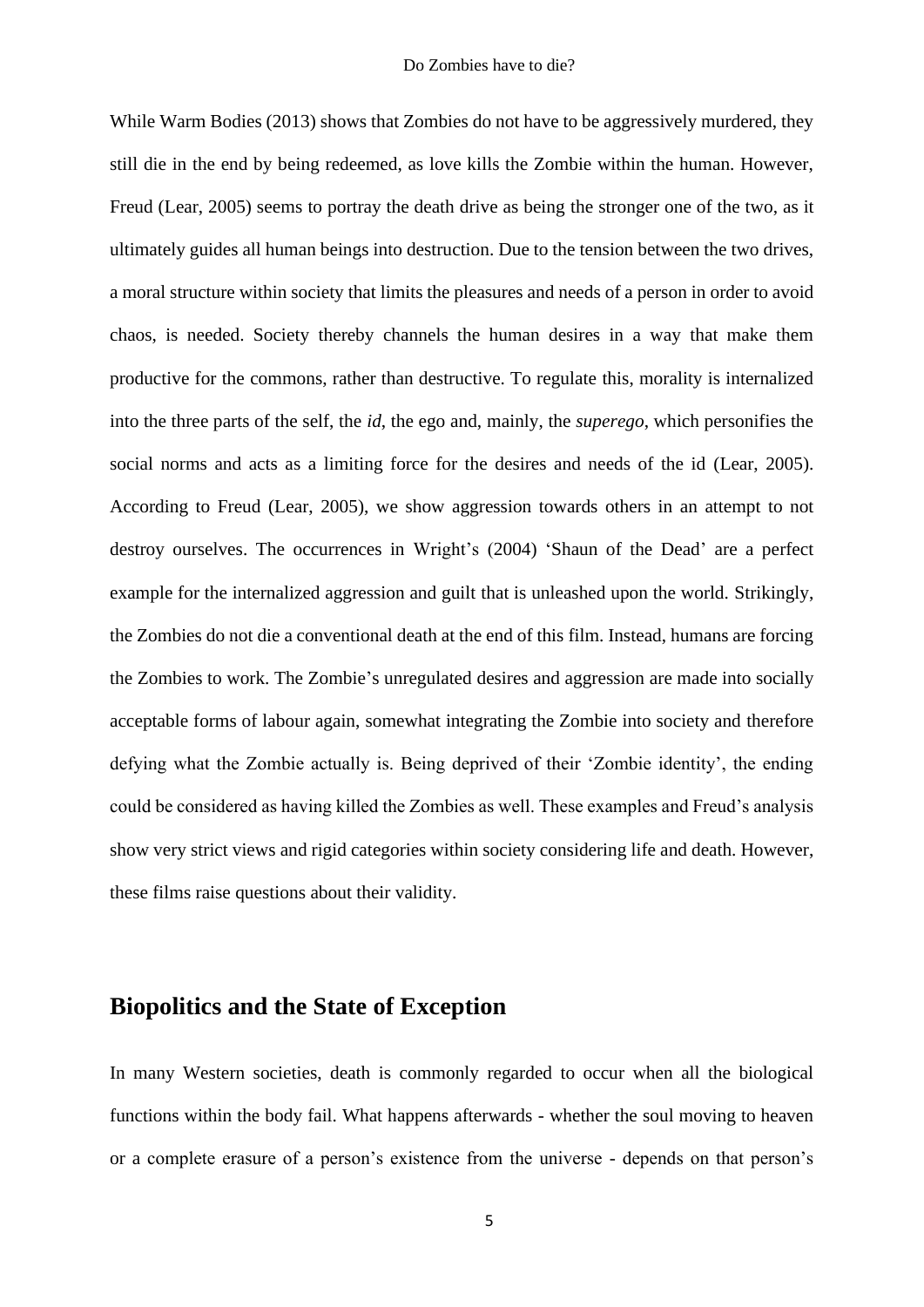beliefs. However, the topic is more complicated after all, with rising questions about the time of death and who would have the right to decide whether a human is in fact alive or dead. Once, death was defined by the stopping of the heart and lung functions. When the idea of the overcoma was raised, however, a new definition of death was established. The new criteria became the subject's 'brain death' (Agamben, 1998).

Such complicated definitions, which demonstrate that the meanings of death can change over time, pose the possibilities for legal and medical battles. These battles emphasize that life and death depend on a decision. This is what Agamben (1998) describes as biopolitics, a person's natural life being included into political mechanisms. Involving a person into political life enables the creation of sovereign power, a power that dominates its subjects and has the ability to take someone's political life away. Hobbes (Agamben, 1998) hereby distinguishes between the political and the biological body. The political life is what can be considered the normal life property owners have, and the biological life is what can be called 'bare life'. Bare life, experienced by the *homo sacer*, who is the banned outlaw, is a condition in which someone is biologically human but socially not, as everyone can murder them without incriminating themselves. The outlaws were often identified as werewolves, and these hybrid creatures perfectly describe what their existence entails: being human *and* animal, being excluded *and* included into society, neither being a full citizen nor a beast. Sovereign power, in the form of a government, consequently, has the right to kill its own citizens or strip people of their rights, such as through banning them. The *homo sacer* therefore represents a state of exception or emergency, a grey zone, which only the state has the power to create, and which is inhabited by monsters (Agamben, 1998).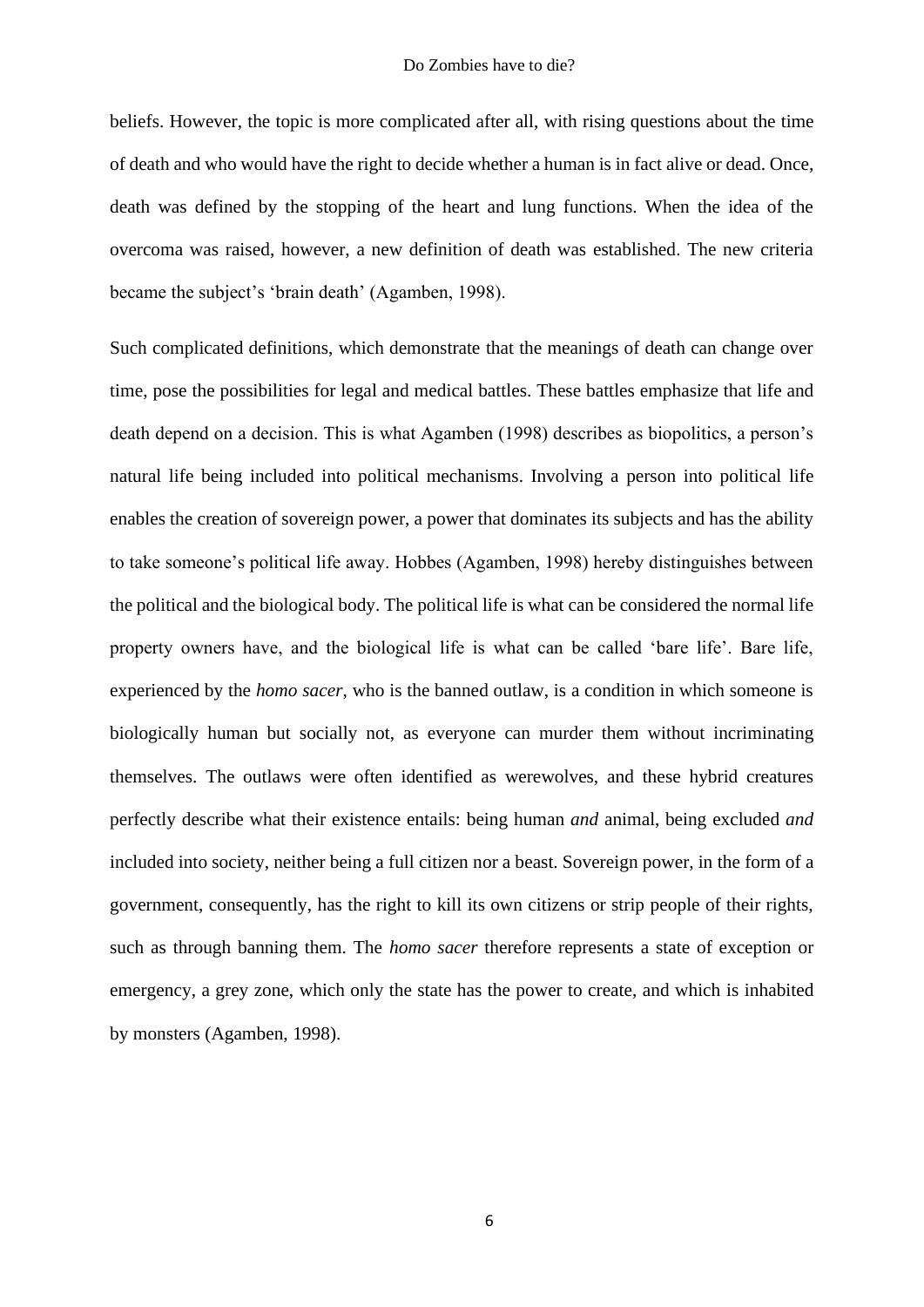#### **Dismantling of Categories: Liminal Figures and a Third Category**

As aforementioned, society creates rigid categories that subjects are supposed to internalise and follow, however, it is precisely the fact that these categories exist which creates the possibility for a state of exception and the space for monsters to evolve, a space in between categories. This grey zone is inhabited by monsters, such as the Zombie, because monsters demonstrate that some categories are not fixed, that maybe life and death are not quite that rigid and simple to conceptualise as well as in the hands of the sovereign to decide upon. The distinction between a political citizen and an outlaw highlights that everyone might biologically be a human, however, not everyone is a political citizen with rights. The Zombie apocalypse represents a state of exception in which every individual that is not a Zombie becomes a sovereign power, meaning they have the right to kill any Zombie without feeling guilt, as these Zombies are merely bare life and no political citizens anymore. Thus, it happens that in many cases, the only moments in which film characters feel guilty are when they are confronted with killing their loved ones, such as when Shaun is facing his Zombie-turned mother in 'Shaun of the Dead' (2004). Nevertheless, every encounter with Zombies points out that family members are not the same anymore after transformation – they are now banned, so they can be killed. In Romero's (2004) 'Dawn of the Dead' they make this extremely explicit and dichotomous by stating that the Zombies are not cannibals because they do not eat other Zombies, their own kind, which categorises them into an own species, completely depriving them of any connection to humans. In Boyle's (2003) film '28 Days Later', the Zombies quite literally represent the death drive by being infected with a virus called 'rage'. The film is especially enlightening, however, when looking at the dismantling of categories. The Zombies in the film are not dead. Nonetheless, as infected individuals they have lost their status as political citizens and can therefore be killed. Consequently, most survivors feel like extermination is the appropriate form of action, instead of trying to find a cure. The fact that 'there is no government', as stated in the film, gives every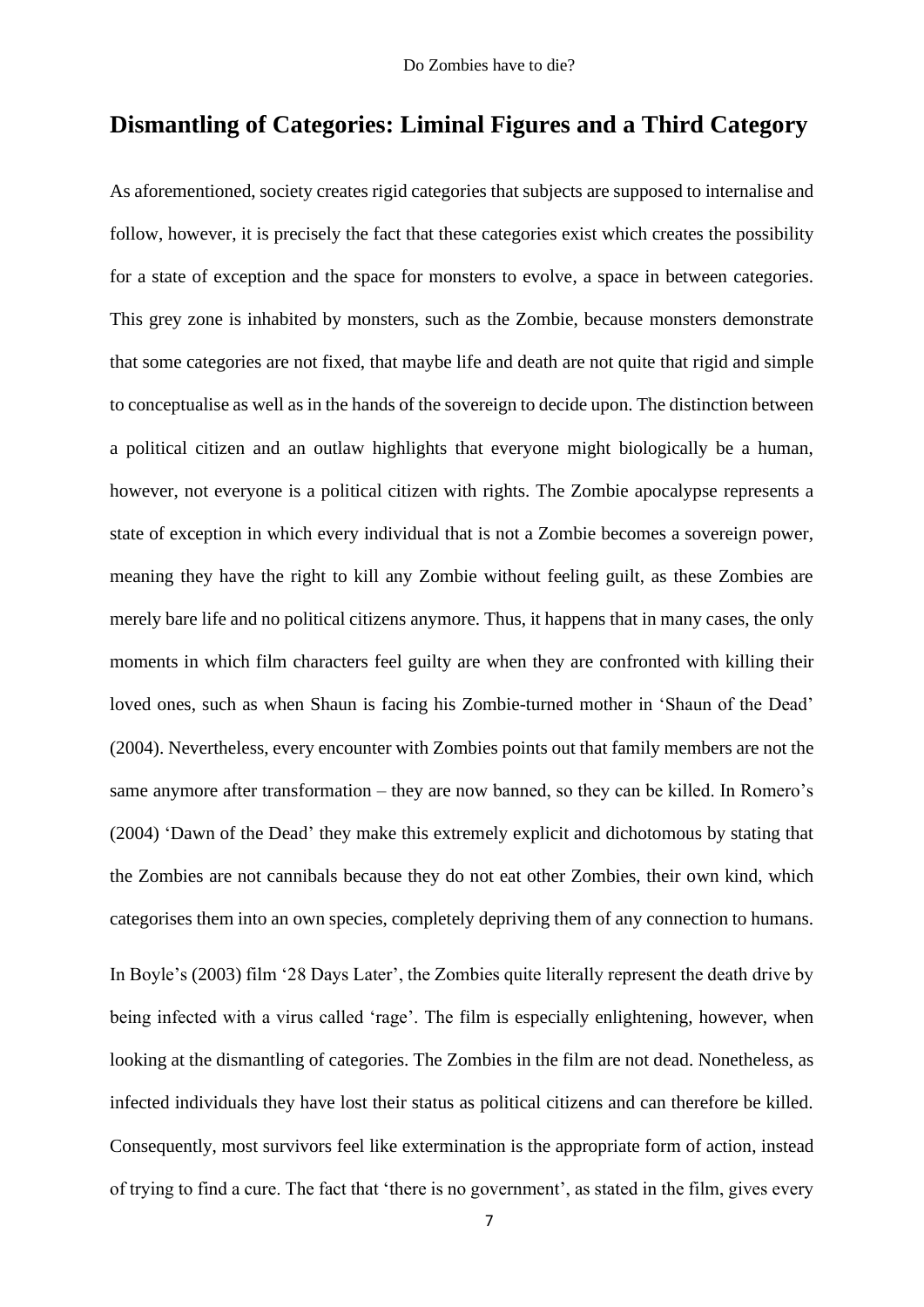survivor the right to be a sovereign power. One group of survivors even tries to starve all of them to death, which happens at the end of the movie. This strongly argues for the fact that the Zombie must die. However, what makes the analysis of this film more interesting is the fact that there is a sequel, '28 Weeks Later' (López Lavigne et al., 2007), which shows that England has in fact become a quarantine zone and outside that quarantine zone, people are trying to find a cure. That provides different vantage points for analysis. Firstly, again, it seems to be possible to redeem the Zombies. Secondly, it shows that somehow, the survivors in the quarantine zone have become, in the eyes of the true survivors, equal to the Zombies – they are left there to die, uninformed about the actual situation, but simultaneously given the right to kill the Zombies. This reflects upon the status of the quarantine zone as a state of exception where anything is permitted and, no matter what the survivors are doing - even if it is developing a cure - the ultimate goal is still the death of the Zombies, as a cure would kill the rage virus.

In this film, another category was also added to the dualistic concept of political and biological life. There are not just survivors and Zombies, but also survivors that are none of the two, neither the beast, which is the Zombie, or the political citizen, which are the survivors outside of England. Instead, they are inhabiting a grey zone, just as the *homo sacer*. Consequently, the Zombie apocalypse created a third category that blurred the line between the other two, with the threshold becoming completely fluid. The Zombies could be cured and the survivors within the quarantine zone could be taken back into society, but only if they kill the Zombies.

In 'Warm Bodies' (2013), turning the Zombies back into humans is also made possible by including a third figure, the 'boneys', as the ultimate Zombie which cannot be redeemed. That film underlines that individuals will choose to be a political citizen over giving in to the death drive if they feel love, which is unique in comparison to any of the other films.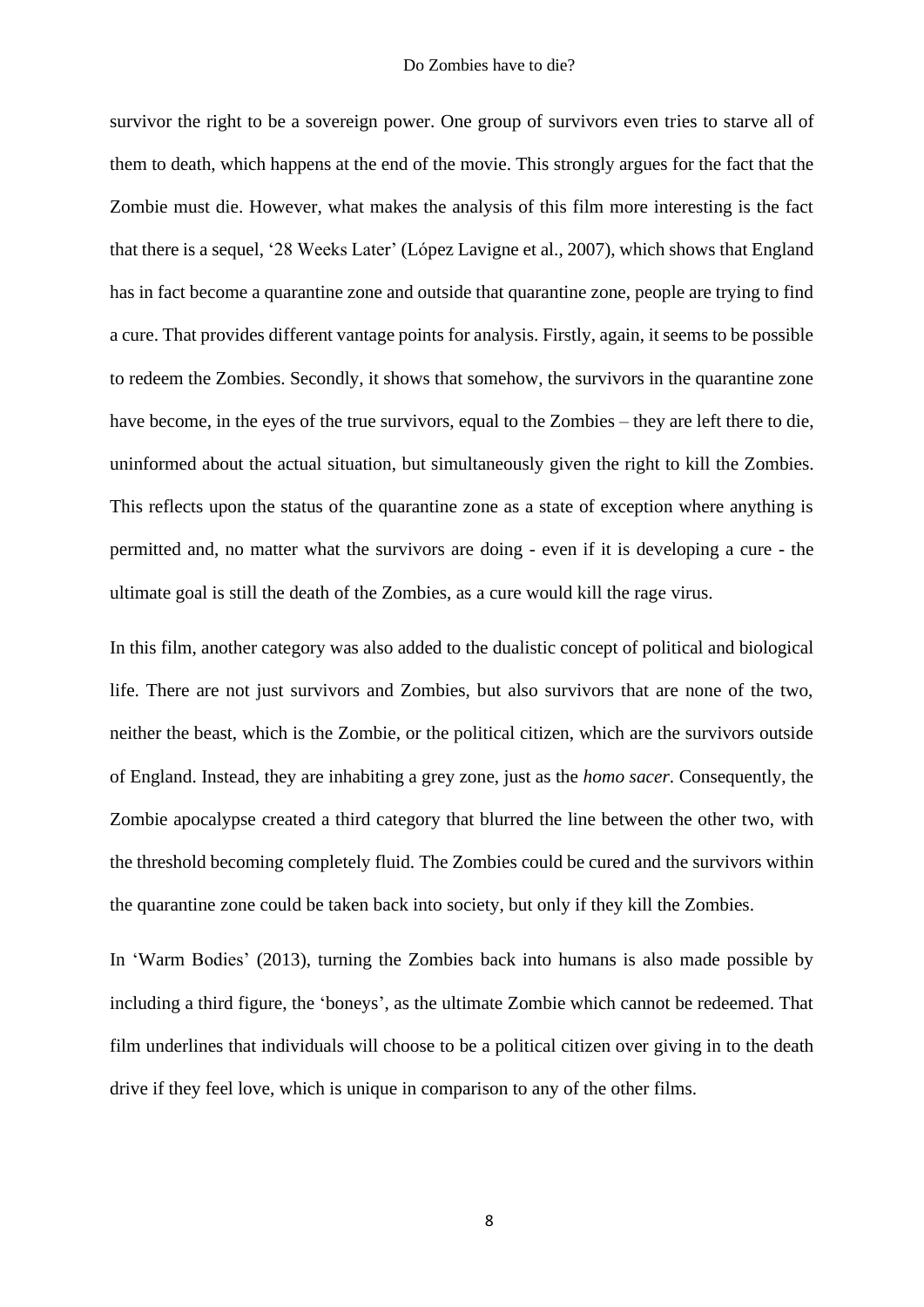#### **Killing the Master**

One of the few films that show absolutely no sign of possible redemption is Fleischer's (2010) Zombieland. Being a more recent film, it can be interpreted to reflect upon the fears of modernday society and the political climate that is ongoing, focusing on environmental disasters or an escalating refugee crisis that dismantles borders – one of those fixed categorisations that would destruct societal order if it was truly threatened. Already in Haiti, migrants and Zombies were partially seen as similar, both being considered 'unusual workers' who are inevitably part of the economy but simultaneously destroy it (Comaroof & Comaroff, 2002). Many of these fears are intrinsically linked to dichotomies within Western thinking, such as the idea of 'us' and the 'other', or nature and culture.

The examples and analyses have shown that, in most cases, the Zombies must die one way or the other – if not through killing, through redemption or cure. This must happen to detain humanity from realising the contradictions within its own existence and societal structure that Zombies reveal. It appears as if killing the Zombie acts as a symbol for killing society's fears and challenges and taking control once again. Furthermore, Zombies are depicted to automatically belong to one homogenous community, despite any categorisations that exist in the real world, such as age, gender, or race. They are just 'the Zombies', which threaten the divided, contemporary, Anglo-American society. Moreover, Freud (Fromm, 1962) mentioned that society decides upon what its citizens are aware of and what remains unconscious. That is why the Zombie needs to be killed: to continue exclusively seeing the dominant narratives that a certain society requires its people to believe. Furthermore, killing the Zombie channels the intrinsic human aggression towards something outside ourselves, thus keeping the death drive from reaching its aim. However, the aggression is, indirectly, still pointed at us, as humans play an essential role in the creation of these monsters. A thought that, if followed through, implies that a monster can only be truly destroyed alongside the death of its master.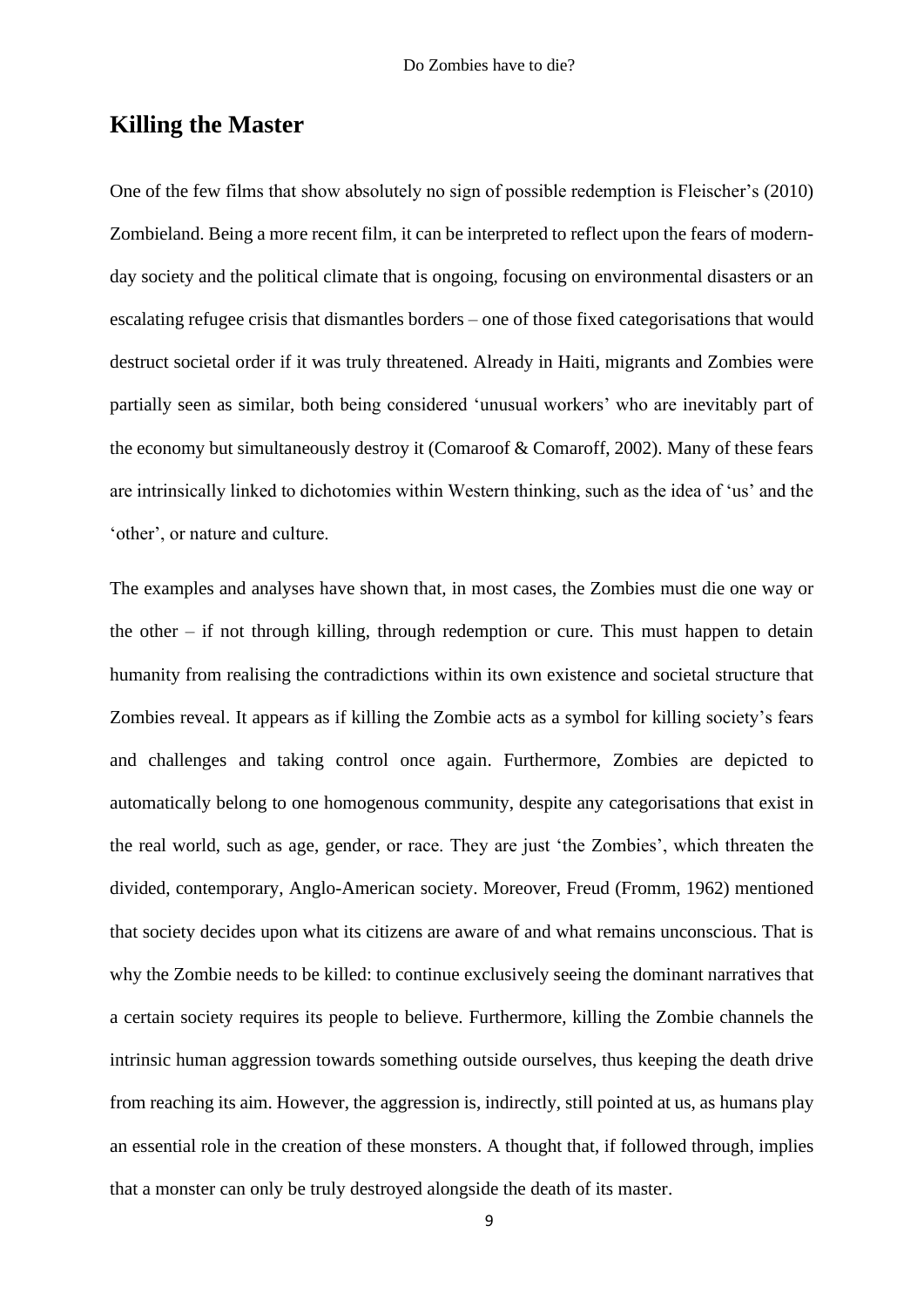#### **Conclusion**

As Cohen (1996) highlights, the Zombie is in fact never properly killed. The monster always manages to escape or come back in some other shape or form, or within a new historical and cultural context, just as the image of the Zombie has been changing over time. This is possible because the monster is created by society. As long as our struggles, fears and desires change, so do the monsters that will keep coming back. In 'I walked with a Zombie' (1943), it seems like the threshold to be turned back into a human has been surpassed by far, and the main character dies at the end. However, this indirectly happens by the hands of the voodoo master, which shows that the master is still in control. In other films that turned away from the initial focus on voodoo, the master of the Zombie is society itself, which kills the Zombie but equally revives it.

To conclude, In Haitian folklore, the Zombie must usually be woken up, because the aim is to free the people from slavery and alienation. In Western society, however, the Zombie needs to die because it represents the death drive that must be repressed, or other fears and faults of society that should not become part of a collective consciousness. Hence, the fate of the Zombie depends on what the perception of death and Zombies is in the culture in which the monster is created. Nonetheless, it is ultimately never achieved to properly kill the Zombie, as it would only die if society, it's master, died too.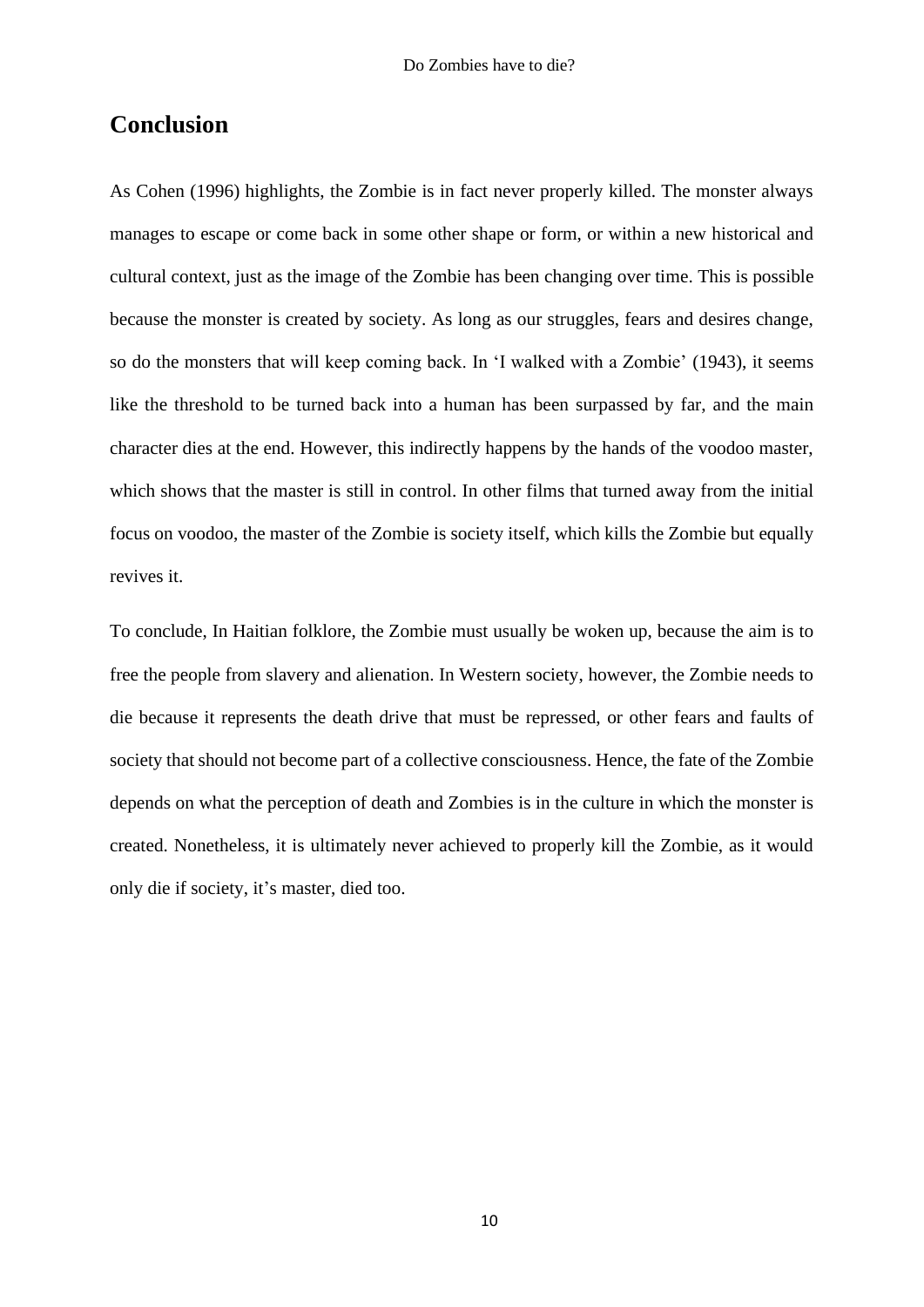#### **References**

- Agamben, G. 1998. *"Homo Sacer"*. California: Stanford University Press. pp. 105-111; 119 125; 160-165.
- Bourguignon, E. 1959. The Persistence of Folk Belief: Some Notes on Cannibalism and Zombis in Haiti. *In: The Journal of American Folklore, 72:283,* pp. 36-46
- Boyle, D., et al. 2003. *"28 Days Later"*. United States: Fox Searchlight Pictures.
- Cohen, J. 1996. *"Monster Theory: Reading Culture"*. Minneapolis: University of Minnesota Press. pp. 1-25.
- Comaroff, J., Comaroff, J. 2002. "Alien-Nation: Zombies, Immigrants, and Millenial Capitalism". *In: The South Atlantic Quarterly*, 101:4, pp. 779-805.
- Desmangles, L. G. 1992. The Faces of the Cosmic Gods. *"The Faces of the gods: vodou and Roman Catholicism in Haiti."* Chapel Hill: The University of North Carolina Press, pp. 93-131.
- Fleicher, R., et. al. 2010. *"Zombieland"*. Culver City, California: Sony Pictures Home Entertainment.
- Fromm, E. 1962. *"Beyond the Chains of Illusion - My Encounter with Marx and Freud".* New York: Simon and Schuster, pp.70-103.
- Halperin, V., Halperin, E. 1932. *"White Zombie"*. Halperin Productions.
- Hurston, Z. N., Reed, I. 1990. Tell my horse: Voodoo and life in Haiti and Jamaica. *"Zombies"*. San Bernardino, California: Borgo Press.
- Lear, J. 2005. *"Freud"*. New York: Routledge.
- Levine, J. *"Warm Bodies"*. 2013. United States: Lionsgate.